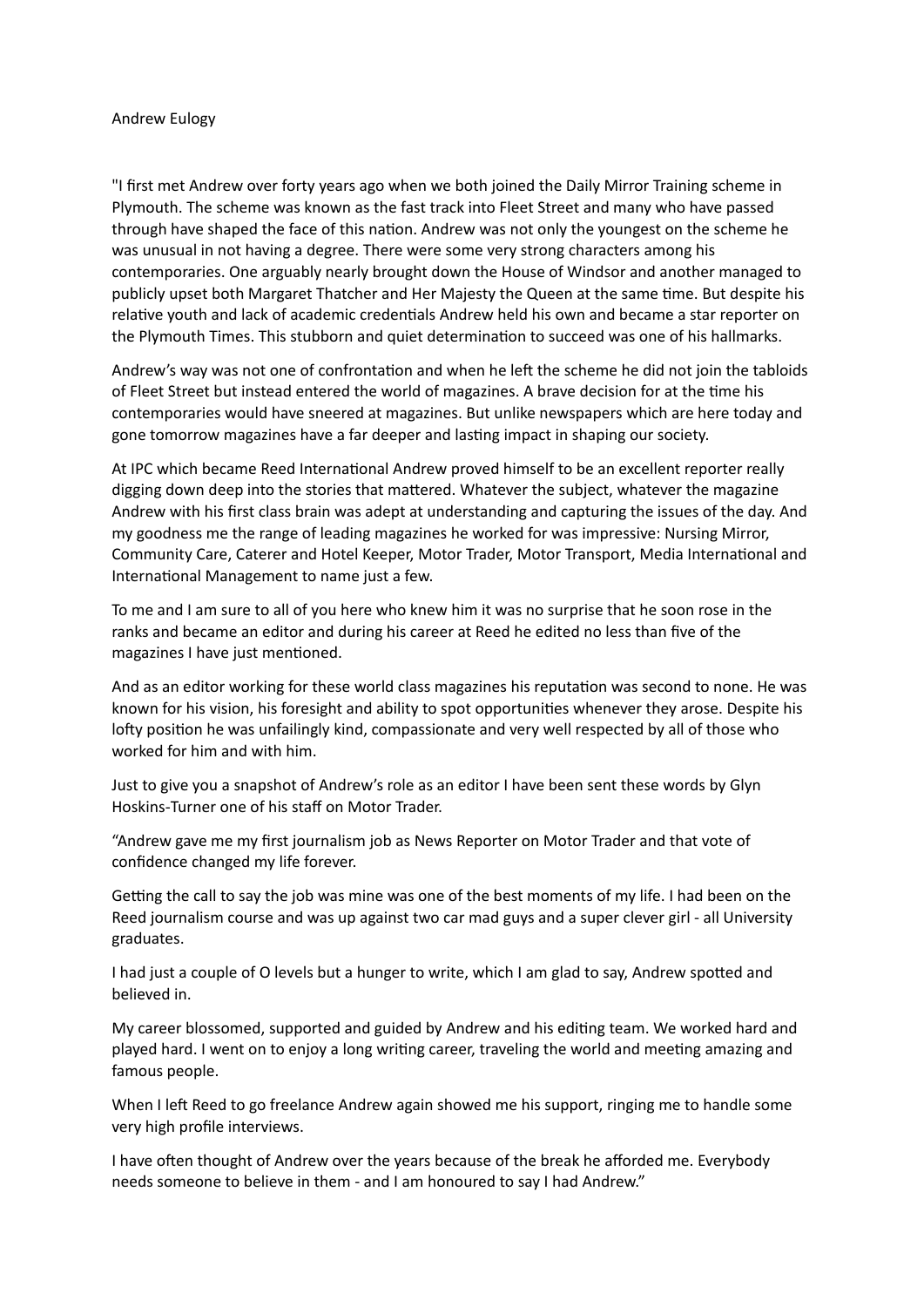I think these words sum up Andrew so well. But of course in this day and age being an editor involves a lot more than just producing words in print and managing staff. It includes organising conferences, seminars and events to promote the magazine. Andrew was also excellent at delivering the challenges these presented including …and it doesn't get much bigger than this….being master of ceremonies on the floor of a packed Albert Hall.

Of course work was important to him but so was his family life. He could never have achieved what he did without the loving and continuous support and advice of his wife Lu and his two wonderful children Hannah and Josh who he doted upon. They were the rock on which he built his life and they meant everything to him.

His was a home of fun, laughter and happiness and while he travelled the world on behalf of his magazines he also crossed the globe many times with his family…. He was always proud of the fact that he was one of the few people to have visited Ascension Island and even managed to be there on Ascension Day.

Just to give you a snapshot of the kind of Dad he was these words were written by Hannah:-

"Dad would travel back from exotic locations, a Toblerone under his arm and he'd attempt to convince us with a mischievous smile that it wasn't from the airport. Josh and I use to wonder if he was really working for MI5, but anyone who really knew him knew that he would never hurt a fly. I guess that was evident by all the hours he spent patiently walking around Topshop with me somehow keeping a smile on his face. Or how he would sit watching terrible television by my side to make me happy, even letting me steal his beloved ITV news spot. He was one of those truly incredible dads, whose terrible jokes could cheer up the darkest days, and who with one flash of that mischievous smile would secretly invite you to be his partner in crime. And with that we would sneak off for ice cream, for a walk or to the pub.

As time went on, we'd speak of our family holidays and his eyes would light up and he'd say yes that, that was really great. We'd speak of our Christmas in Dubai, of his insistence on eating at a German restaurant. Or his staple guest the opera t-shirt that made an appearance every holiday.

Even in the hardest times, it didn't get Dad down the way it would anyone else. As we walked down the road I would hold Dad's hand just as I did when I was a child… both of us seemingly under the illusion we were taking care of each other."

I was the best man at Andrew and Lu's wedding and what a wonderful, happy occasion it was. After all this time I can't remember the exact words that were said and whether the honour and obey bit was included in the service. But I feel sure the words "in sickness and in health" were said as part of the vows.

And no one could have done more than was humanly possible to keep that vow than Lu. Who ….with the support of her family…. stood by him, supported him and cared for him as his health slowly deteriorated.

Even after the diagnosis of his illness Andrew carried on working as best he could…..I am sure many of us would have just given up. But not Andrew he even embarked on working towards a history degree….with his brilliant brain I am sure Andrew would have emerged with a first class degree had he studied for one in his teenage years. He also used his own experiences to help with the research of those who are struggling to find a cause and cure for dementia.

I once said to him I thought he was very brave in the way he was facing up to his illness and he replied…modest ever…. that he wasn't brave but he had no choice. Of course he was brave…very, very brave struggling on to keep going as long as he possibly could.